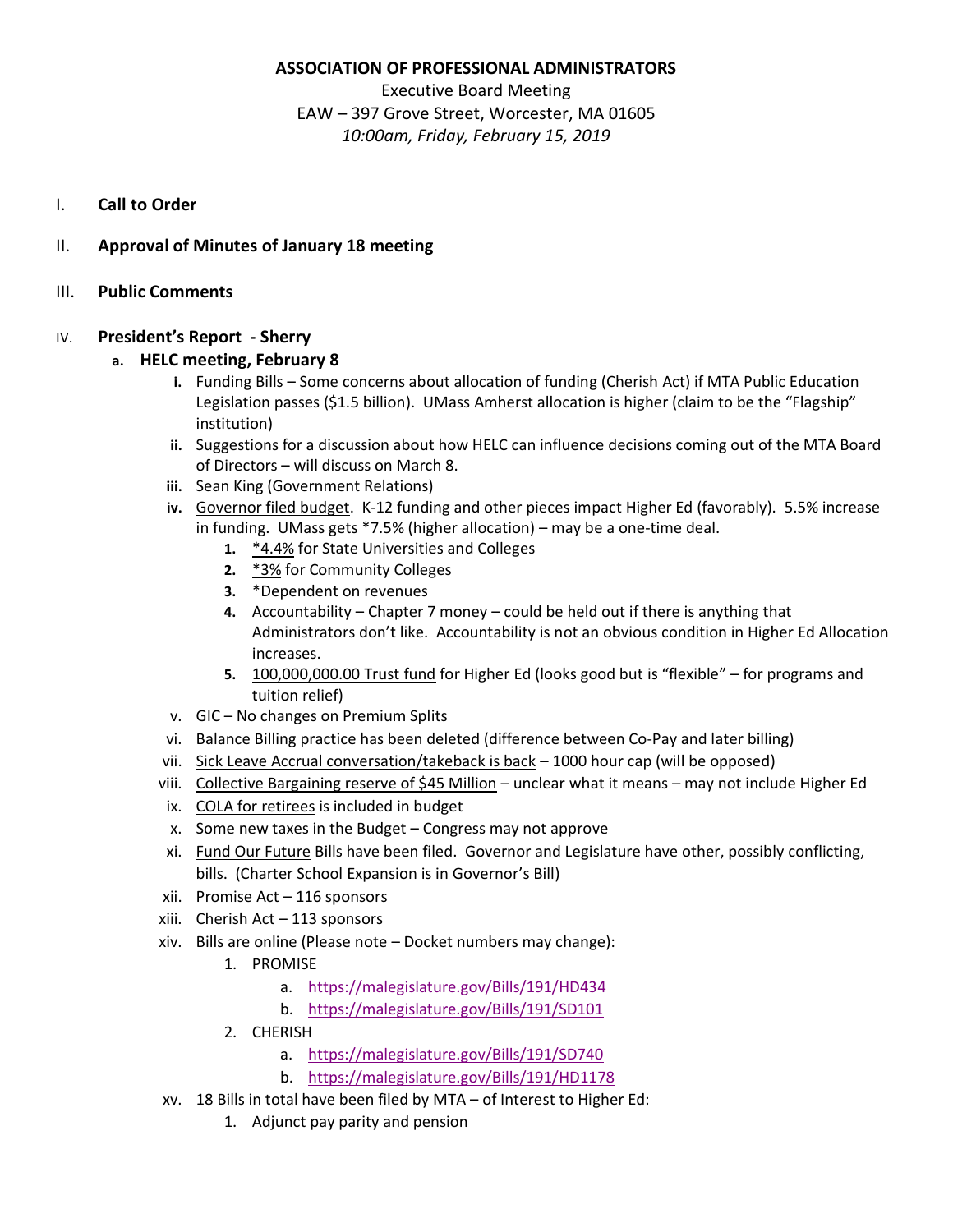- 2. **Streamline Higher Ed Bargaining Process** (bypass OER and A&F path of approval and funding). (YES!!!!!!)
- 3. Eliminate 60 day waiting period for GIC coverage
- 4. Right to Strike
- 5. Janus Legislation
- 6. Adding Labor Seats to GIC and more accountability for the GIC (Change model) require more public meetings

#### xvi. FY 2019

GIC - Premium increase is 3.3% (below Market Rate)

GIC wants to go to High Deductible model – this is a concern for older employees

Plan Design (tiering scheme) changes were minimal – favorable for out-of-pocket costs this year. Next year could be a change.

As of Feb 1, 2019:

New Massachusetts OSHA Laws – affects Public Employees – Massachusetts Department of Standards enforcing/inspecting – people will have to be trained in and informed about Hazard awareness.

Rules to protect employees. Some items – Violence, Heat, Air Quality, Lifting and Moving (Facilities employees have new standards to protect them) should be understood. We'll need to know more about this. General Duty Clause – Employer is "obligated to provide a safe workplace" – enforceable without specific regulation!

## IV. **Treasurer's Report - Jim**

## **a. Payroll due on Tuesday, February 19 by 12:00pm to Jim Murphy**

## V. **Membership and Data – Aaron**

- **a.** 1432 Members (+9 since January) 102n Paying Members (+2 since January)
- b. Noticed there was an error in the conditional formatting in the yellow highlighting rule which started in January. That has been resolved.
- c. Found a solution to the conditional formatting rule for paying members who aren't having deductions taken out which highlights the cells in red. I had previously disabled that rule to avoid confusion where it highlighted cells for non-paying members. This will be included in the next monthly membership report.

## VI. **Health and Welfare Report – AJ**

#### VII. **Website – Liz**

a. A few more items and we will be good to go. Please forward to Liz as you complete them.

## VIII. **Committee Reports**

#### IX. **Old/New Business**

- **a. Treasurer job description DRAFT**
- **b. Information for Operations Manual**

#### X. **Institutional Issues**

#### XI. **Announcements:**